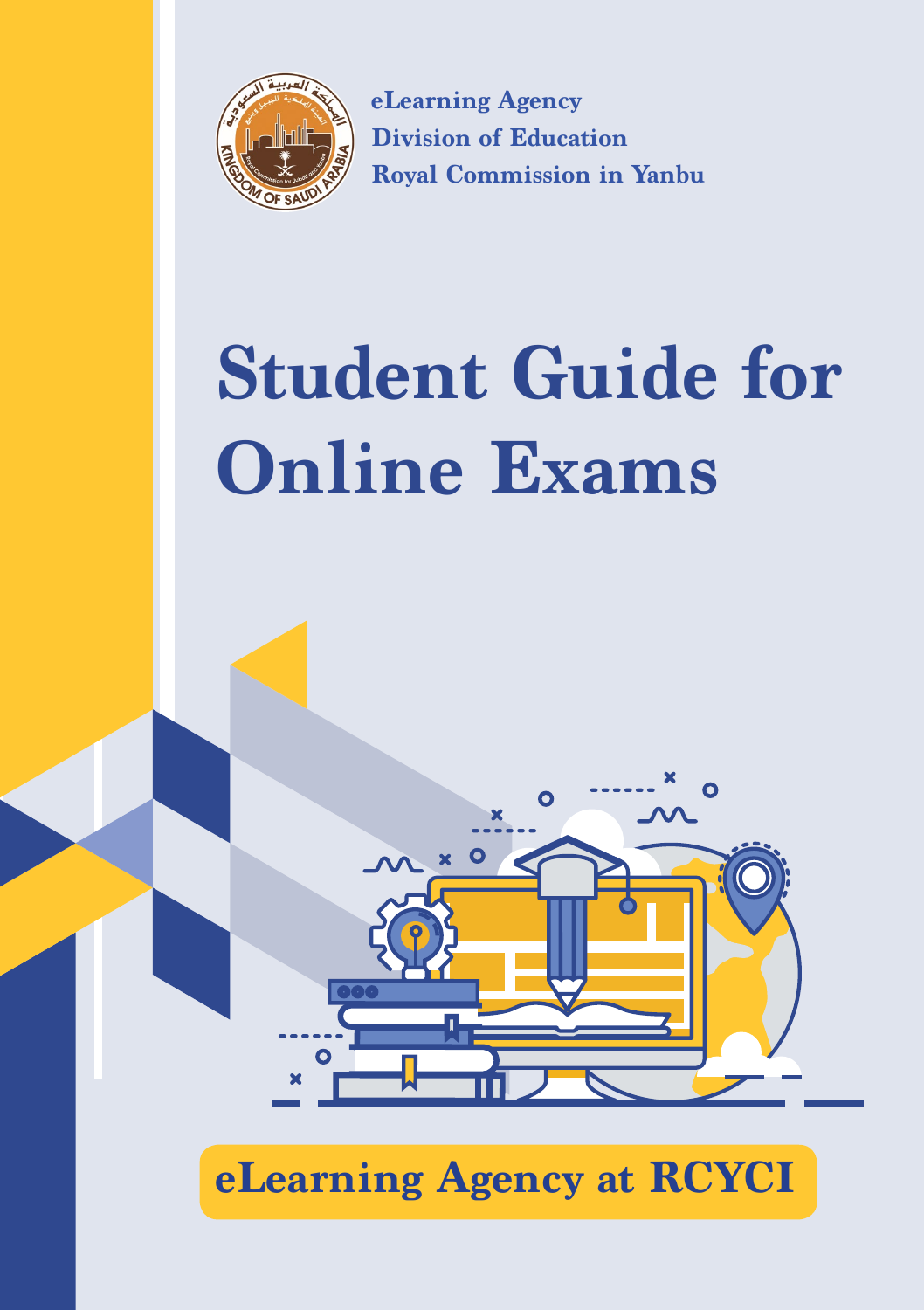

## **Table of Contents**

| <b>Introduction</b>                        |   |
|--------------------------------------------|---|
|                                            |   |
| <b>Preparing Yourself for Online Exams</b> | 4 |
|                                            |   |
| <b>Taking Your Online Exams</b>            |   |
|                                            |   |
| <b>Preparing Your Machine</b>              | 6 |
|                                            |   |
| <b>Reporting Problems</b>                  | 8 |
|                                            |   |
| <b>Final Submission</b>                    |   |

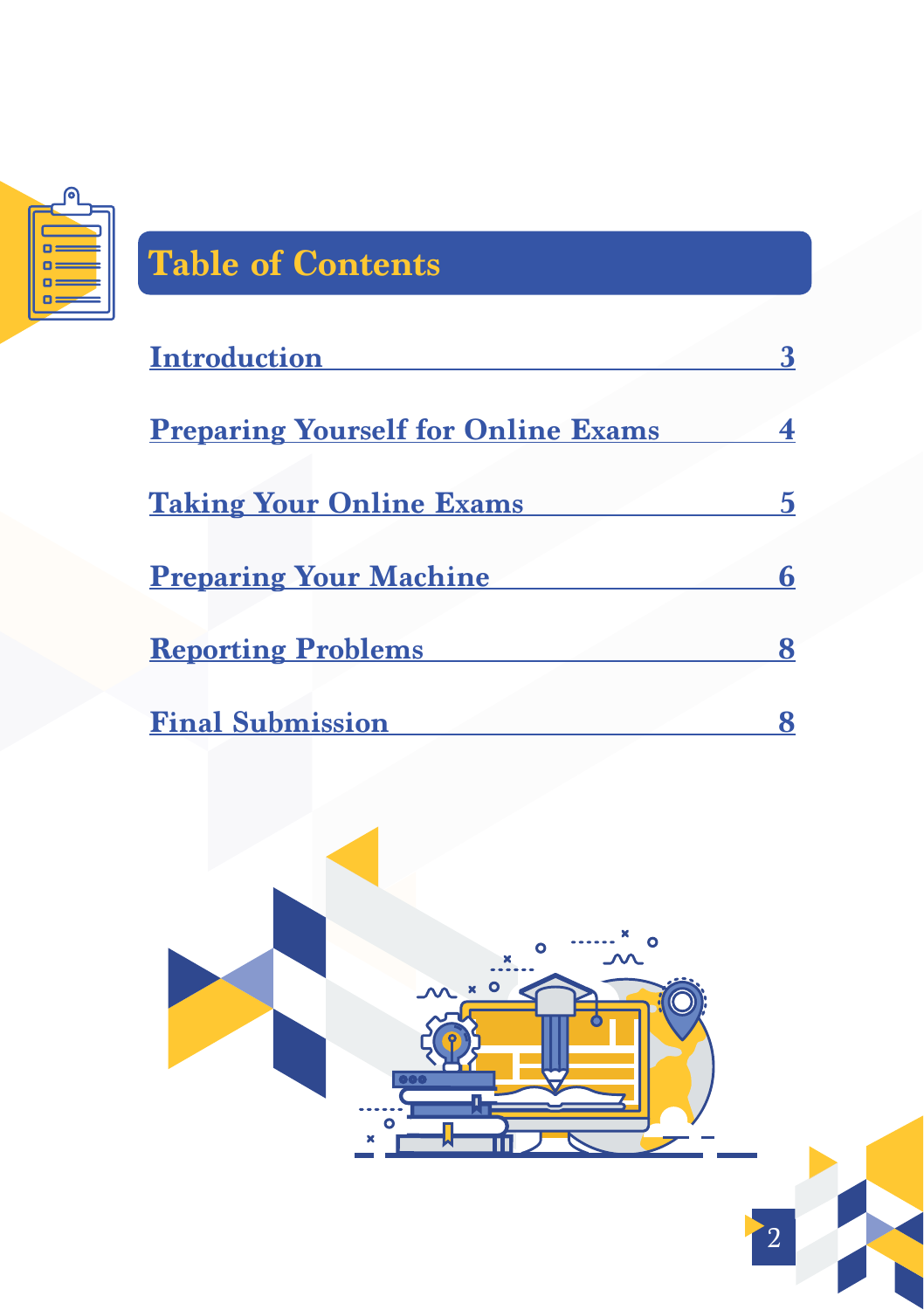<span id="page-2-0"></span>

#### **Introduction**

As your learning will be assessed online we have prepared this guide to help you get ready for this experience which might be new to you. To guarantee smooth and error-free exams, please read this guide carefully and get yourself and your PC ready.

The guide consists of valuable technical and nontechnical tips that are very important to follow and refer to.

If you still need further help, please send us an email on e\_learning@rcyci.edu.sa and we will be more than happy to help.

> We wish you all the success. Stay Safe. The eLearning Agency at the RCYCI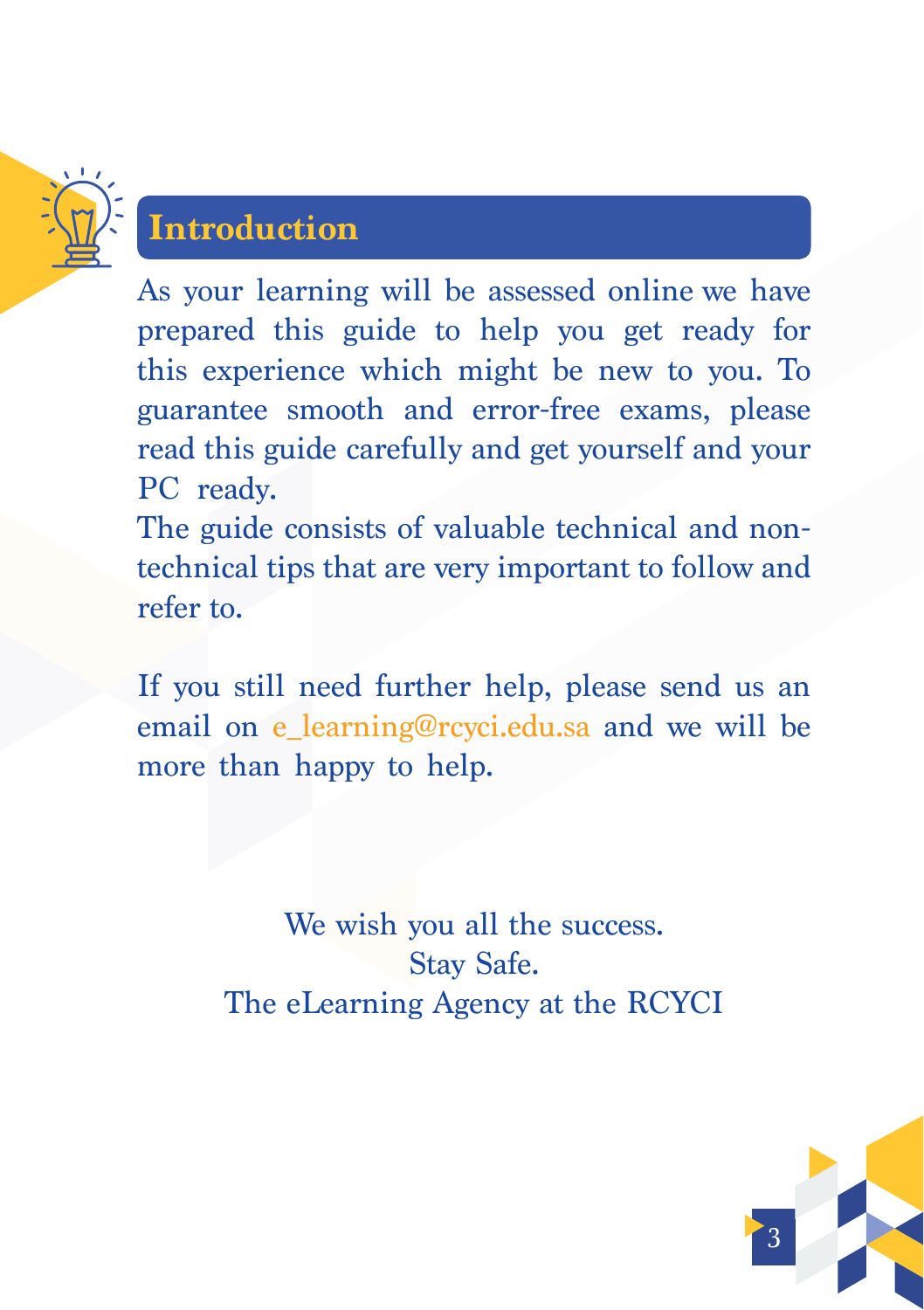<span id="page-3-0"></span>

#### **Preparing Yourself for Online Exams**

- 1. Make sure that you are familiar with the exam platform.
- 2. Check with your instructor for expected question types.
- 33.Prepare yourself to manage your time because exams are timed.
- 4. Study well even if the exam is an open book.
- 55.Avoid discussing your exam questions with others, exams can be with multiple versions.
- 66.Don't use Copy-Paste to avoid plagiarism.
- 77.It is strictly prohibited to publicize any part of the exam in any manner or any format (It is prohibited to take screenshots of the exam questions and post them on social media).
- 8. Practice! Some of the questions could be in a multiple-choice format, or they might require short sentences or long essays.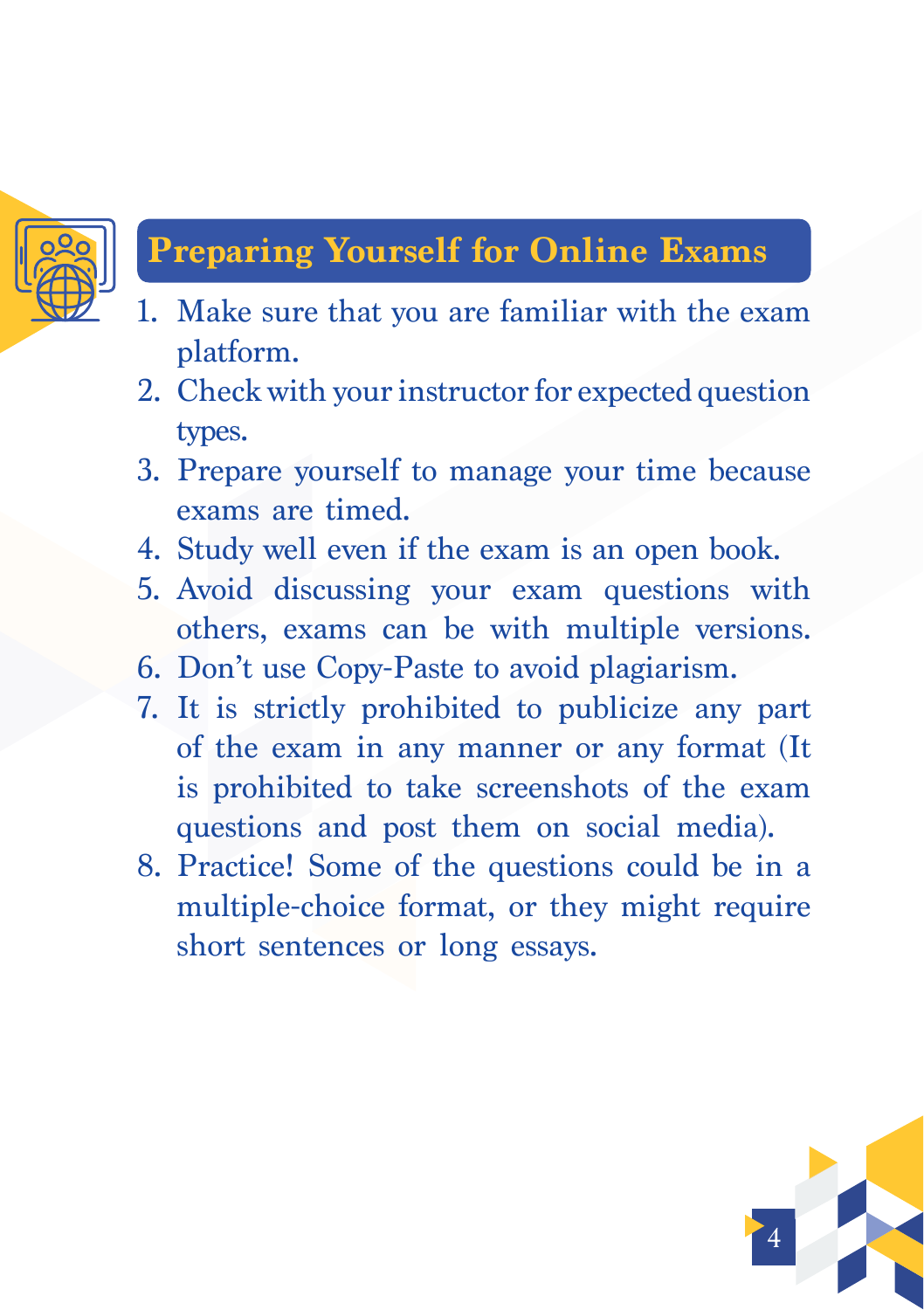<span id="page-4-0"></span>

#### **Taking Your Online Exams**

- Make sure you read exam instructions before you start.
- Make sure you have all the allowed tools: scratch papers, pencils, eraser, calculator, etc.
- • Check the exam schedule with your instructor.
- Don't be late! Set an alarm for every exam time and attend early.
- Keep track of the time, use the exam time wisely.
- Find a quiet area to take your exams and avoid talking to family or friends during exam time.
- Avoid taking unnecessary breaks.
- If the exam requires scanning and uploading your answer, you should be ready for some additional steps, as follows:

1. Include the first page of the exam as a coverpage and fill in your student details (Name, ID, course code, date, etc.,).

22.Organize your answer paper (numbering, separations, colors, etc.,).

3. Uploading documents might take some time.

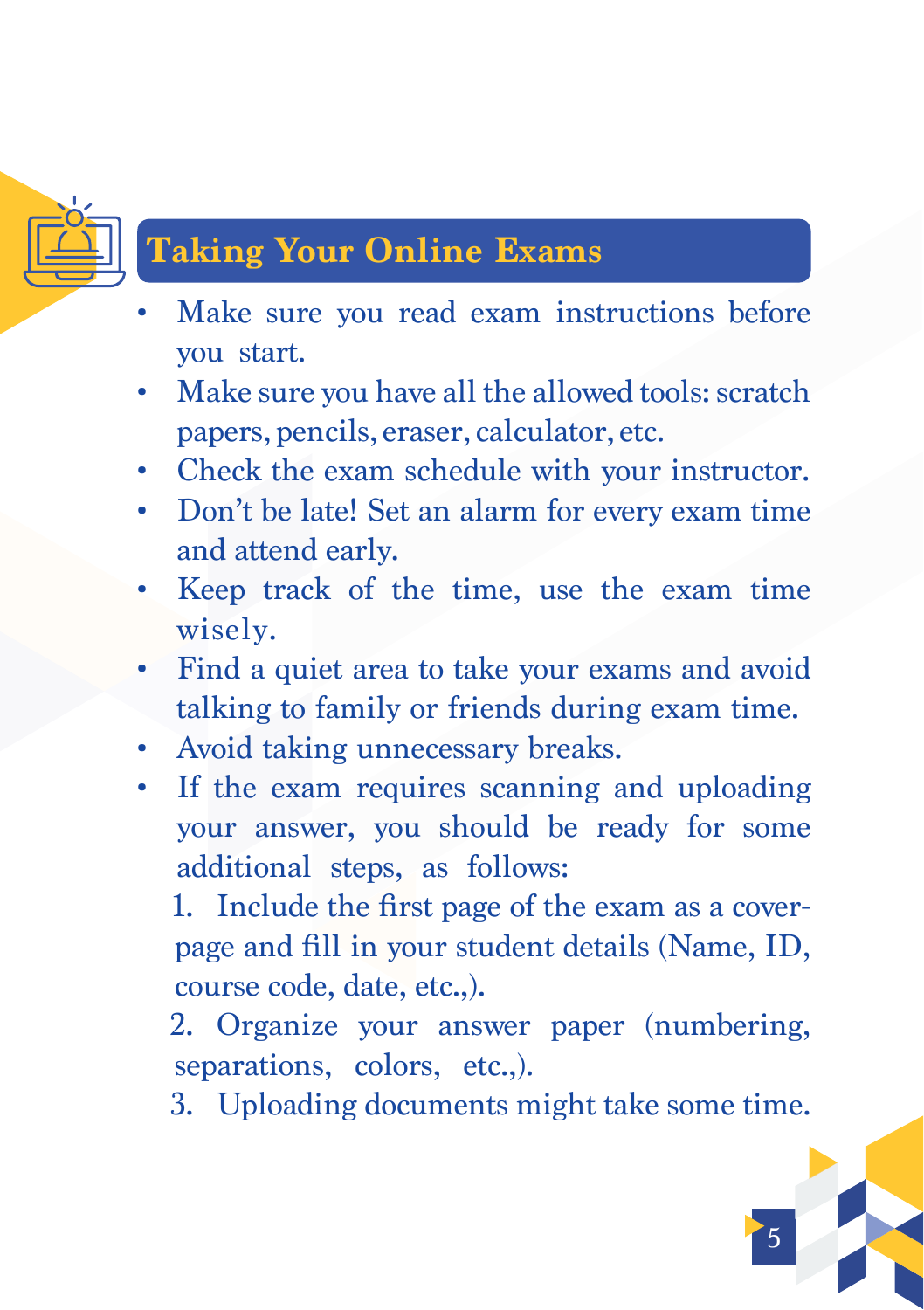<span id="page-5-0"></span>So, please allow enough time for this process. 44.Save your file with your ID number and file format. We recommend combining all photos in one pdf file before uploading.



#### **Preparing Your Machine**

- **• Check your operating system functionality** 
	- » Make sure your PC works properly.
	- » Make sure your device is fully charged and keep the power cable ready for use.
- **• Check your System/Software**
	- » Make sure that you have more than one browser installed on your PC (Chrome & FireFox).
	- » Update your browser to use all the used platform features.
- **• Check your Internet Service**
	- » Make sure that you have a proper Internet connection.
	- » Check your network connection before starting your exams.
	- » Don't make your network busy with heavy browsing or large downloads.
	- » Don't use public Wi-Fi connections because they are not trusted.

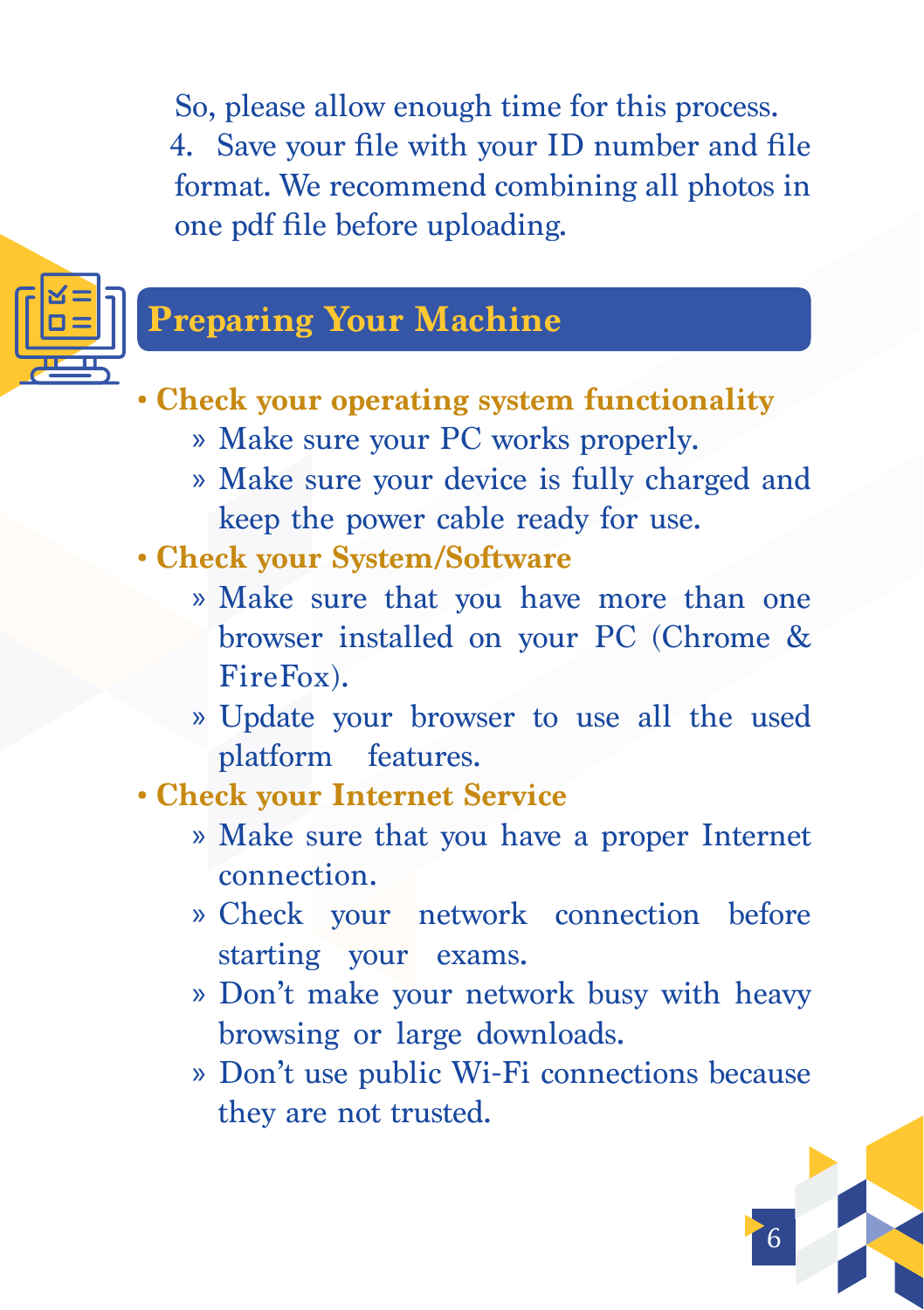- » It is recommended to have a backup internet connection in case of emergency (e.g. using mobile hotspot).
- **• Check Hardware Stability / Compatibility**
- **(PC, laptop, tablet, Smartphones)**
	- » Make sure that the online exam platform is compatible with the device you will be using when doing the exam, as some platforms support all devices (PCs, laptops, tablet PCs and smartphones), while other platforms only support PCs and laptops. Hence, we recommend that you use a PC or laptop when doing your online exams to be on the safe side.
	- » Check that your webcam, speakers, and mic are fully functional (if needed).
	- » Check your account access to the LMS (e.g. Moodle, Google Classroom, McGraw-Hill, etc.) at least one day before your exam.
	- » It is recommended to check your device before the exam with an IT specialist to resolve technical/system/hardware issues.
	- » Make sure you have direct communication with your instructors in case you need to speak to them during exams.